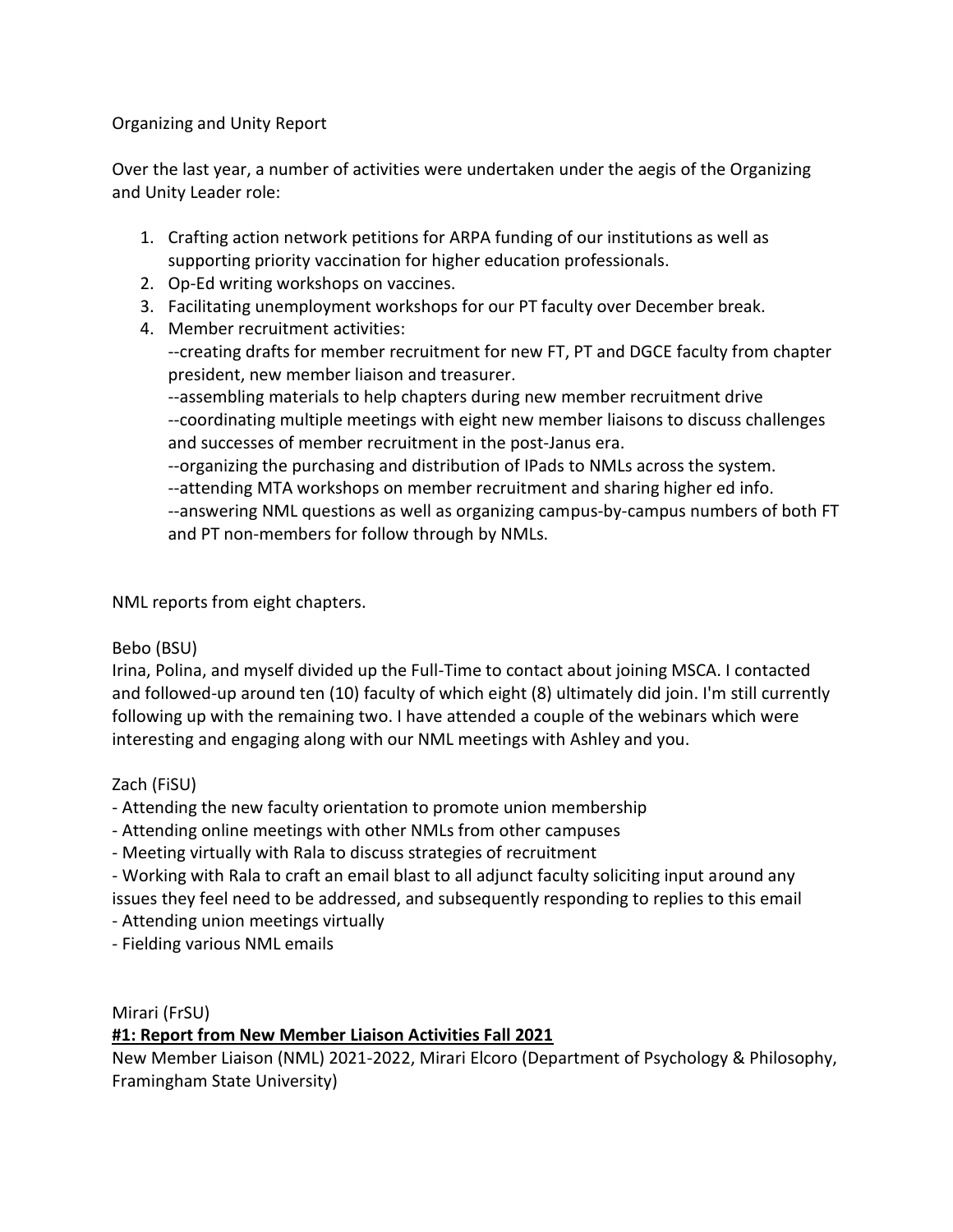During this semester, the NML along with members of the MSCA Framingham Executive Board (e-board) conducted an orientation session for new faculty and librarians as part of a larger orientation event hosted by Academic Affairs on August 30 at 11:50 a.m. During this orientation session we provided key elements of our union along with recent accomplishments and reasons to join (a powerpoint slide show was prepared and the meeting was conducted via Zoom). The NML followed up (via email and in person) with new (and renewing) members to join the union, and delivered MSCA t-shirts and mugs to those who joined. These follow-up interactions included specific information on how to fill the application form and the dues structure. In addition, the NML updated the section of the FSU Faculty Handbook dedicated to the union. The NML attended two NML meetings: one on October 25 at 4:00 p.m. (led by Aruna Krishnamurthy, MSCA NML coordinator) where we shared information on how to recruit new members (focusing on part-time faculty), and another one on December 7 at 4:30 p.m. (led by Ashley Adams, MTA NML coordinator) to brainstorm topics for training organized by the MTA dedicated to higher education. After the first meeting, a letter to reach out and recruit parttime faculty was drafted and shared with NMLs. The NML shared this letter with the e-board and we tailored it to fit the FSU community, highlighting our PT/FTT affinity group. The letter was sent via email to those PT faculty (day and DGCE) identified by Melissa Beatty (MSCA State Treasurer), as pending in dues payment. The letter generated responses and with the assistance from Melissa Beatty the NML responded to each request for further information. The responses from PT faculty also expressed gratitude for the work of the union to support PT faculty. Additionally, the NML regularly shared updates with the e-board and in meetings with members. The NML responded also to several email check-ins (from Aruna & Ashley) about the status of recruitment and activities. The NML also communicated frequently with Melissa Beatty about procedures and updates of new and renewing members.

## **#2: Drop in Full-Time (FT) Faculty**

The following information was provided by the Office of Human Resources, confirmed by the Office of Institutional Effectiveness and the Office of the Provost at Framingham State University (12/14 and 12/15/2021 via email communications with these offices).

The following refers to the metric labeled total drop. We had 189 FT faculty + 9 librarians in Fall 2020 and 179 FT faculty + 8 librarians in Fall 2021. That would inform the union of a loss of 11 members.

MassArt: No NML

## Mike Gutierrez (MMA):

I have met with our new employees and informed them about the benefits of the MSCA. I have also developed a campus tour with admissions for all new faculty in the future. It has been a little slow since we do not have very many new faculty members and the ones we have are members.

Anna Jaysanne-Darr (MCLA)